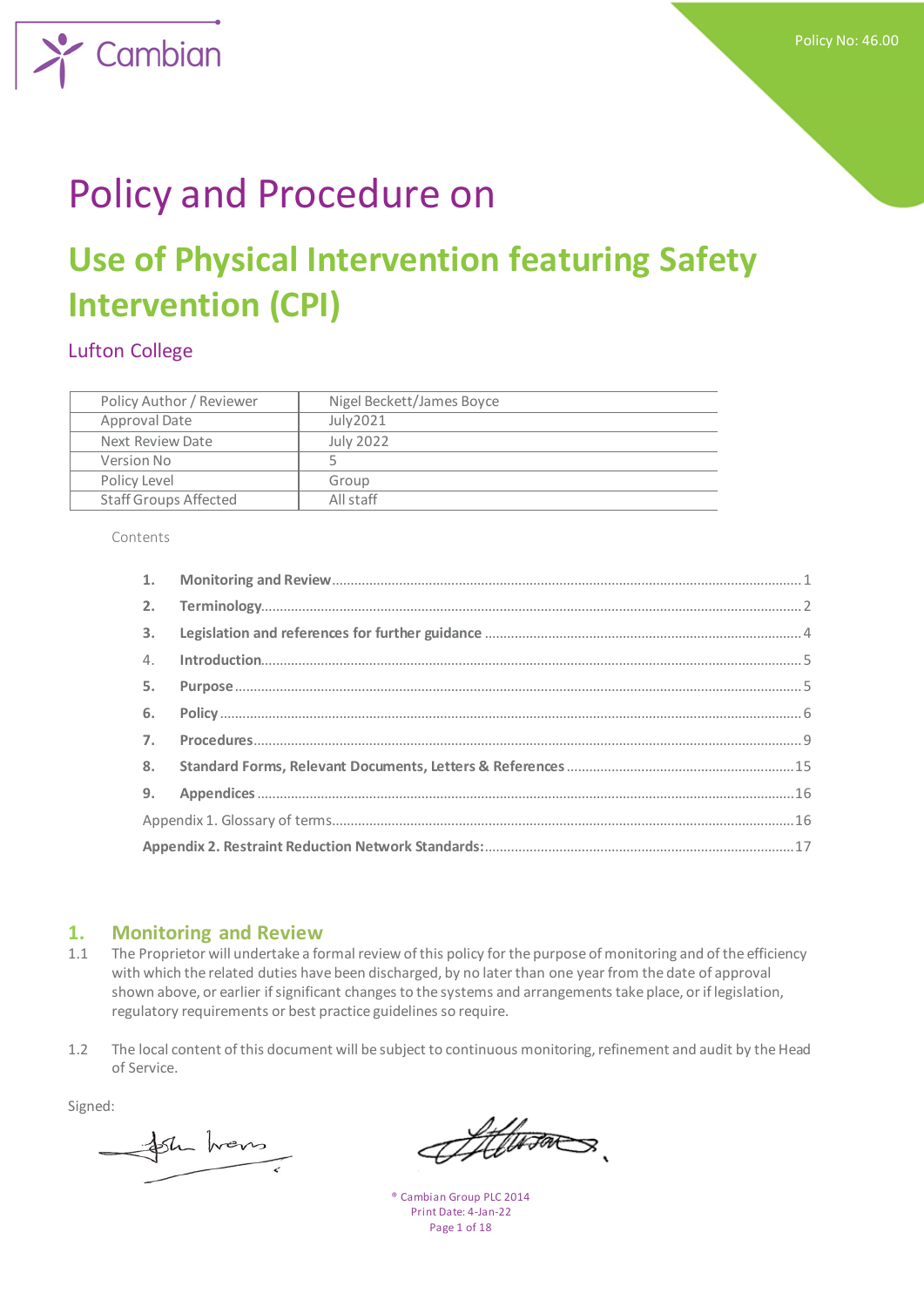

John Ivers

 $\overline{1}$ 

Sophia Cursons **Head of College**

Date: September 2020

**Proprietor and Cambian Group Safeguarding Lead**

<span id="page-1-0"></span>**2. Terminology**  2.1 Our aim is to use consistent terminology throughout this policy and all supporting documentation as follows:

| 'Establishment' or 'Location  | This is a generic term which means the college.                                                                                                                                                                             |
|-------------------------------|-----------------------------------------------------------------------------------------------------------------------------------------------------------------------------------------------------------------------------|
| <b>Individual</b>             | This means any child or young person under the age of 18, young adult<br>between the ages of 18 and 25. At Lufton College we have students residing<br>at and/or attending our college between the ages of 16 and 25 years. |
| <b>Head of Service</b>        | This is the senior person with overall responsibility for the college. At Lufton<br>College this is the Head of College and Registered Manager, Sophia Cursons.                                                             |
| <b>Key Worker</b>             | Members of staff that have special responsibility for Individuals residing at<br>or attending the Establishment.                                                                                                            |
| Parent, Carer, Guardian       | Means parent or person with Parental Responsibility                                                                                                                                                                         |
| <b>Regulatory Authority</b>   | Regulatory Authority is the generic term used in this policy to describe the<br>independent regulatory body responsible for inspecting and regulating<br>services.                                                          |
| <b>Social Worker</b>          | This means the worker allocated to the individual's family. If there is no<br>allocated worker, the Duty Social Worker or Team Manager is responsible.                                                                      |
| <b>Safeguarding Authority</b> | Somerset Safeguarding Children's Partnership & Somerset Safeguarding<br><b>Adults Partnership</b>                                                                                                                           |
| <b>LADO</b>                   | Local Authority Designated Officer                                                                                                                                                                                          |
| <b>DSL/DSL Deputy</b>         | Designated Safeguarding Lead/Designated Safeguarding Lead Deputy                                                                                                                                                            |
| <b>Placing Authority</b>      | Placing Authority means the local authority/agency responsible for placing<br>the child or commissioning the service                                                                                                        |
| <b>Staff</b>                  | Means full or part-time employees of Cambian, agency workers, bank<br>workers, contract workers and volunteers.                                                                                                             |
| <b>CambianKPI</b>             | The online in-house information system which holds data for each site on<br>quality measures.                                                                                                                               |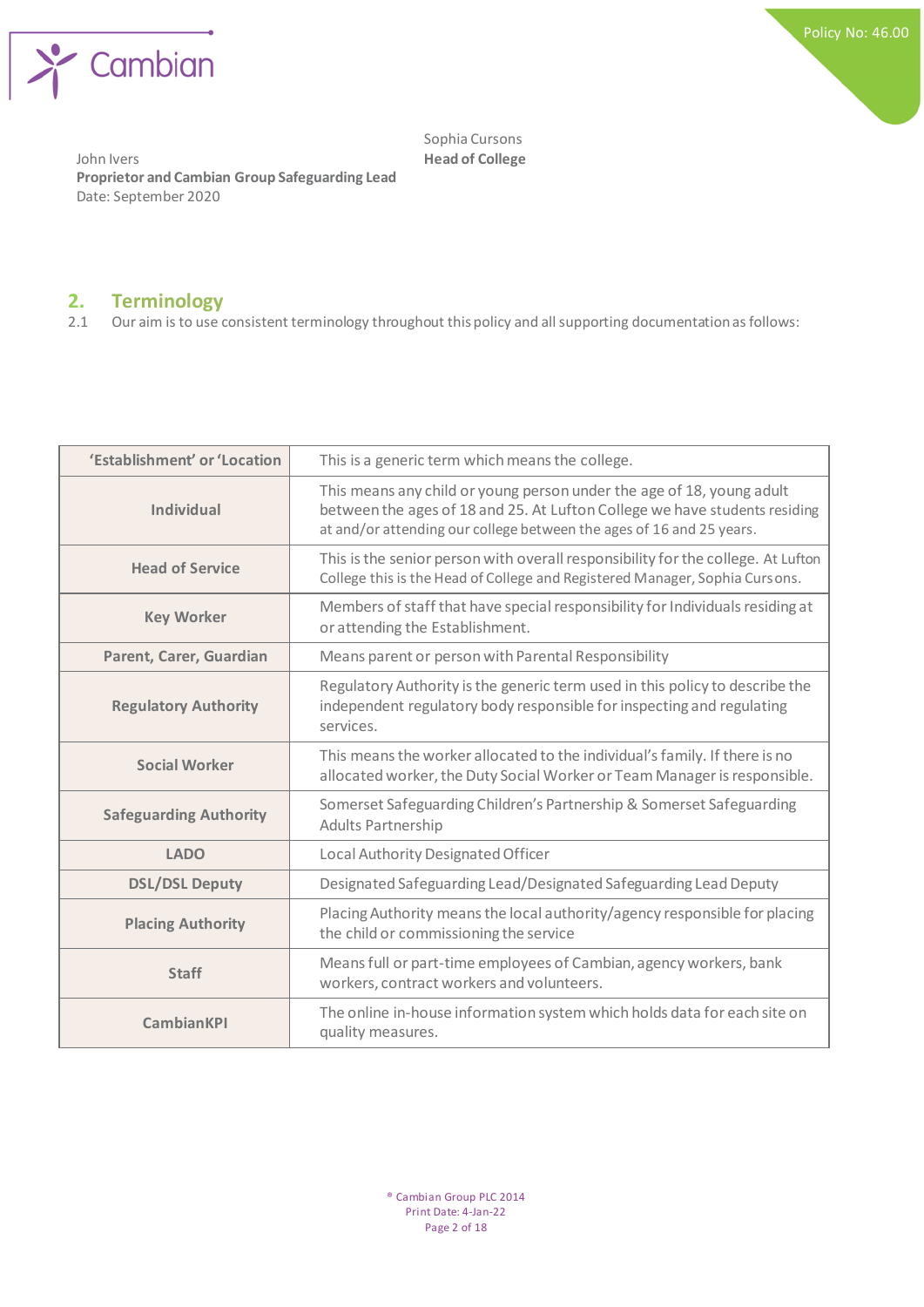

Policy No: 46.00

® Cambian Group PLC 2014 Print Date: 4-Jan-22 Page 3 of 18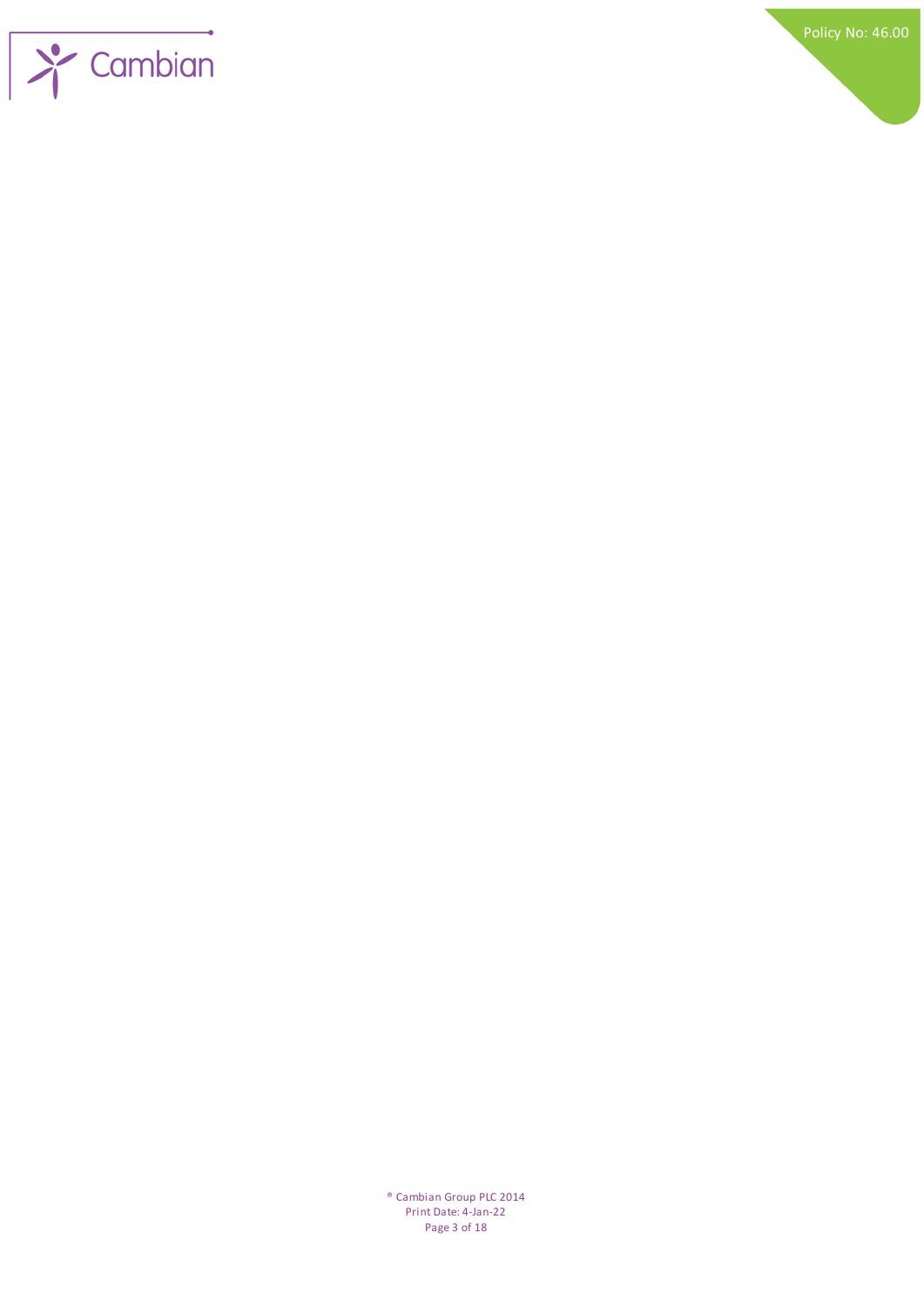# Cambian

# **3. Legislation and references for further guidance**<br>**3.1** The purpose of this policy is to ensure that, as far as reasonably pra

- <span id="page-3-0"></span>The purpose of this policy is to ensure that, as far as reasonably practicable, the safety of all employees, individuals in our care, visitors and any other individuals who may be affected by people handling activities, are safeguarded through compliance with relevant legislation, including:
	- The Health & Safety at Work Act (HSWA; 1974)
	- The Management of Health & Safety at Work Regulations (MHSWR; 1999)
	- Manual Handling Operations Regulations (MHOR; 1992, as amended 2002)
	- Lifting Operation & Lifting Equipment Regulations (LOLER; 1998)
	- Provision & use of Work Equipment Regulations (PUWER; 1998)
	- Reporting of Injuries, Diseases & Dangerous Occurrences Regulations (RIDDOR; 2013)
	- Human Rights Act (1998)
	- Use of reasonable force Advice for headteachers, staff and governing bodies [here](https://assets.publishing.service.gov.uk/government/uploads/system/uploads/attachment_data/file/444051/Use_of_reasonable_force_advice_Reviewed_July_2015.pdf)
	- Positive environments where children can flourish [here](https://assets.publishing.service.gov.uk/government/uploads/system/uploads/attachment_data/file/693446/Environments_where_children_can_flourish.pdf)
	- CQC Brief guide: restraint (physical and mechanical) [here](https://www.cqc.org.uk/sites/default/files/20180322_900803_briefguide-restraint_physical_mechanical_v1.pdf)
	- Positive and Proactive Care: reducing the need for restrictive interventions [here](https://assets.publishing.service.gov.uk/government/uploads/system/uploads/attachment_data/file/300293/JRA_DoH_Guidance_on_RP_web_accessible.pdf)
	- The Children's Homes Regulations 2015 have been amended by the Children's Homes (Amendment) Regulations 2015 (the 2015 Regulations) - [here](http://www.legislation.gov.uk/uksi/2015/541/contents/made)
	- Guidance on the Use of Restrictive Physical Interventions for Staff Working with Children, Young People and Adults who display Extreme Behaviour in Association with Learning Disability and/or Autistic Spectrum Disorders (2002) - [here](http://dera.ioe.ac.uk/15434/1/guidance%20on%20the%20use%20of%20restrictive%20physical%20interventions.pdf)
	- Restrictive Physical Interventions for Pupils/Students with Severe Behavioural Difficulties (2002) [here](http://dera.ioe.ac.uk/15433/1/guidance%20on%20the%20use%20of%20restrictive%20physical%20interventions%20for%20pupils%20with%20severe%20behavioural%20difficulties_2003.pdf)
	- BILD Code of Practice for the use and reduction of restrictive physical interventions [here](http://www.bild.org.uk/our-services/books/positive-behaviour-support/bild-code-of-practice)
	- Thematic review of the use of restraint, prolonged seclusion and segregation for people with mental health problems, learning disabilities and/or autism- [here](https://www.cqc.org.uk/sites/default/files/20181203_restraint-thematic_tor.pdf)
	- Reducing the Need for Restraint and Restrictive Intervention (2019) [here](https://assets.publishing.service.gov.uk/government/uploads/system/uploads/attachment_data/file/812435/reducing-the-need-for-restraint-and-restrictive-intervention.pdf)
	- Restraint Reduction Network Training Standards (April 2021) [here](https://restraintreductionnetwork.org/know-the-standard-2/)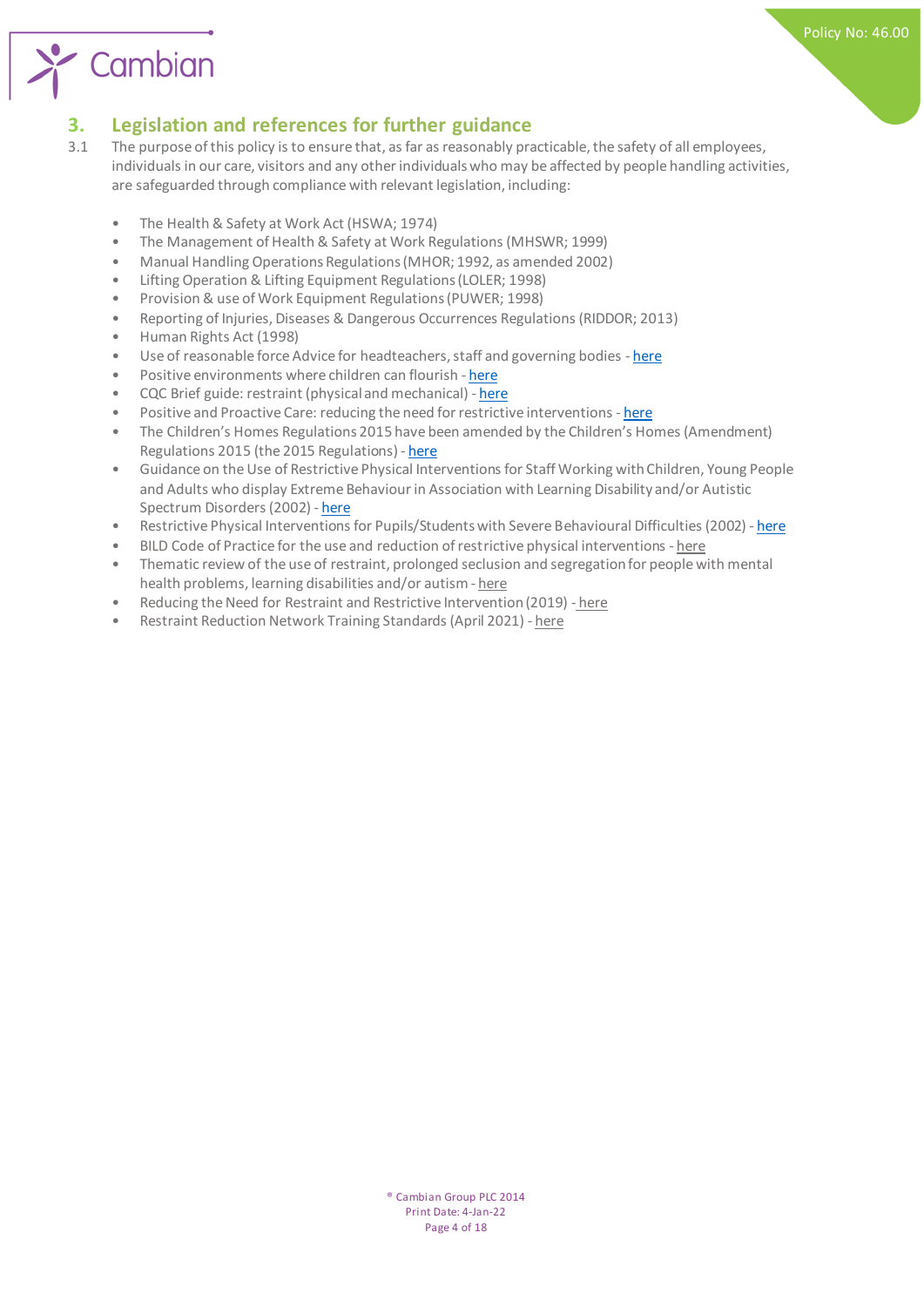

### <span id="page-4-0"></span>4. **Introduction**

- 4.1 This policy should be read in conjunction with Behaviour Support Policy no 45.
- 4.2 Physical touch is an essential part of human relationships and staff working within children's services divisions may be required to have physical contact with the children and young people they are caring for. There are occasions where it is entirely appropriate for staff to have some physical contact with the children and young people for whom they are caring. However, it is crucial that in all circumstances, staff only touch children in ways appropriate to their professional or agreed role and responsibilities. Touch can be used to facilitate relaxation or enable the child or young person to enjoy a positive emotional experience when in the sensory setting.
- 4.3 Touch is defined as any physical contact between two or more people and may include the use of objects e.g. to demonstrate how to use a specific equipment, where 'hand over hand prompting' support is required or another appropriate form of physical contact identified in the Individual's person's care plan/support plan.
- 4.4 This policy recognises the positive use of physical contact, as staff are likely to experience many different scenarios involving physical contact (from light to firm pressure touch) with children and young people. When touch is used in context and with empathy and due regard for the individual's dignity, it can be a means of providing care, comfort, communication, reassurance and safety.
- 4.5 This policy deals with the principles of restrictive and non-restrictive practices (i.e. holds and disengagements) based on the Crisis Prevention Institute (CPI) 'Safety Intervention'. It is used with the individuals in our care by staff in Cambian/CareTech locations.
- 4.6 This policy outlines the legal requirements and the practical procedures that Cambian/CareTech Children's Services follows to ensure the safety of the individuals in our care, staff and visitors to our locations.
- 4.7 It is recognised that within Cambian there are a number of children and young people for whom physical interventions may form part of a range of strategies required to meet their needs and to ensure the safety of others. These strategies must be used only once the relevant de-escalation strategies have been exhausted.
- 4.8 Staff may need to use the opportunity for structured play to teach boundaries and concepts. Touch may be used as a planned approach, in accordance with individual child's/young person's plans. Where required each site may have a local Guidance on physical contact with children and young people.
- 4.9 This policy has been written with due regard to Local Authority's policies relevant to the Cambian locations, the updated non-statutory advice from the Department for Education 'Use of reasonable force' from July 2013 and the Children's Homes Regulations 2015.
- 4.10 This policy applies to all staff working in our locations as well as being engaged in off site activities.

#### **CPI Safety Intervention Programme**

- 4.11 This policy features CPI Safety Intervention Programme. This programme is a Crisis behaviour management system designed as a safe, non-harmful approach to assist staff in the management of a wide range of disruptive, challenging, aggressive, and violent behaviours, including the most acute behavioural disturbances and high risk behaviour. The focus is on verbal and non-verbal de-escalation, prevention, and early intervention.
- 4.12 The CPI Safety Intervention philosophy enables us to meet Standards, Regulation and Legislation for Individual Children's Homes, Residential Special Schools and Care Homes.

# <span id="page-4-1"></span>**5. Purpose**

5.1 To maintain the safety of the individuals, other children/young adults, the staff working with them and others.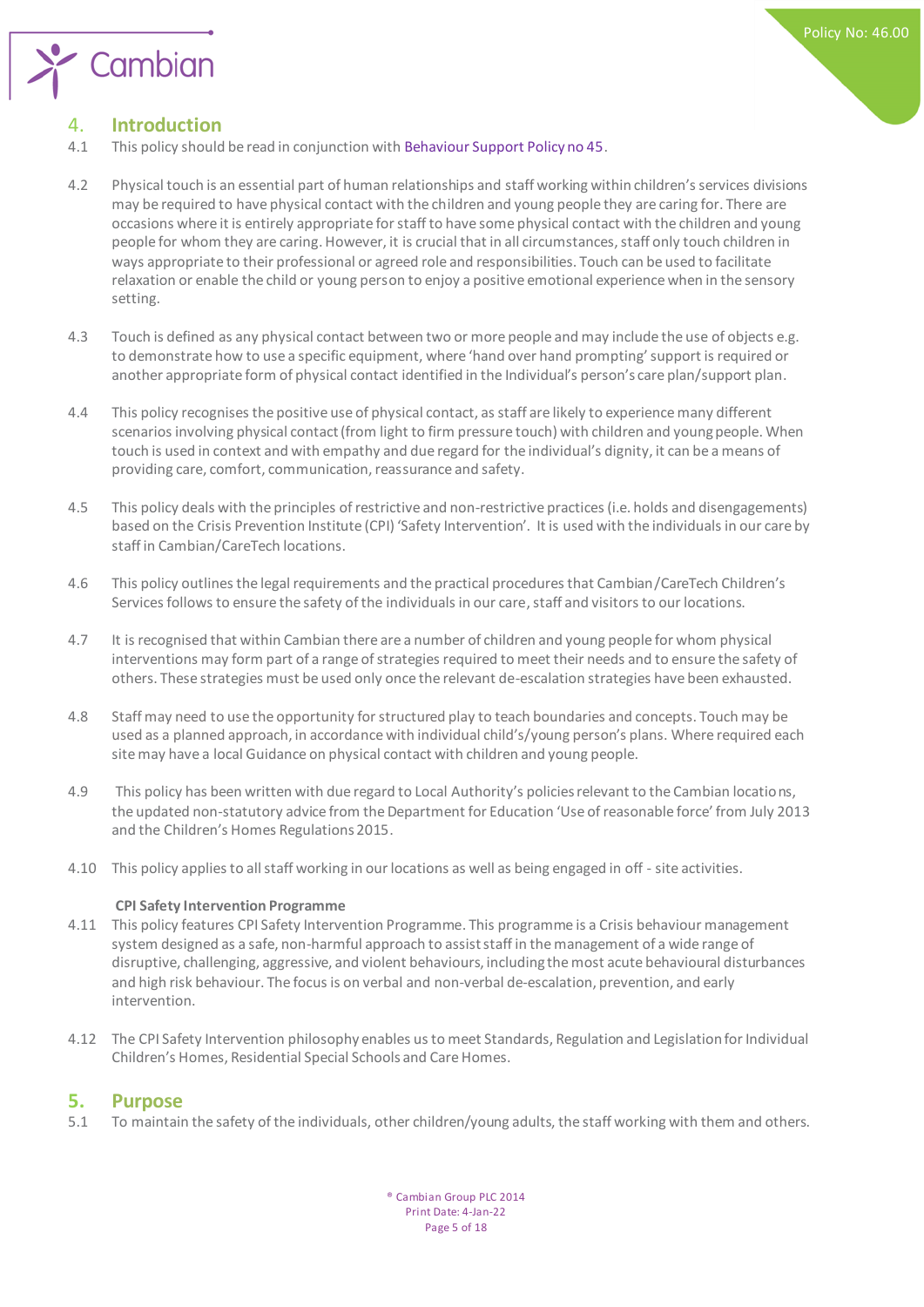

5.2 To ensure all staff understand the circumstances in which physical intervention is used with individuals in our care, treat all individuals with dignity, courtesy and respect. Recognising psycho-social factors that may impact on individuals, such as:

Policy No: 46.00

- Social support;
- Loneliness;
- Social disruption
- Bereavement
- Work environment
- Social status
- Social integration
- 5.3 To ensure the term 'physical' doesn't necessarily mean 'negative physical contact e.g. 'supportive/therapeutic touch'.
- 5.4 To clarify the procedures that should be followed to ensure that where physical intervention is used, the techniques are safe and appropriate to the situation.
- 5.5 To ensure that all adults working with the individuals in our locations are clear about their roles and responsibilities, in order that their own rights, and those of the individual in their care, are protected.
- 5.6 To ensure that staff who are likely to face situations in which physical intervention may be necessary, are trained appropriately and understand the procedures to be followed in planning, applying and reviewing the use of physical intervention.
- 5.7 To authorise staff using a physical intervention that is 'necessary and proportionate' when managing challenging behaviour.
- 5.8 To ensure that Cambian locations comply with all the relevant current legislation and other National Standards which govern this area of our work.
- 5.9 To support and encourage best practice, increase the use of successful de-escalation and thus reduce the need for physical intervention to be used.
- 5.10 Any physical intervention is applied as a last resort after all other options have been exhausted to ensure the safety of the individual or others.

## <span id="page-5-0"></span>**6. Policy**

- Not only those with parental responsibility, but all practitioners responsible for care and support and, as far as possible, the individual themselves, will be involved in the planning, monitoring and review of the strategies identified to address challenging behaviour, including the use of physical intervention.
- 6.2 At all times our collective aim should be to seek to reduce i) the necessity for physical intervention, ii) the frequency of use and iii) when needed, the intensity and the level of intervention. (Refer to Restraint [Reduction Network training standards\)](https://restraintreductionnetwork.org/know-the-standard/). More information about Caretech's commitment to Restraint reduction can be found in the Appendix 2.
- 6.3 Specific arrangements for an individual will be recorded in their care or health plan and also their behaviour support plan. Physical intervention is only one of a number of examples of physical contact as set out below:

® Cambian Group PLC 2014 Print Date: 4-Jan-22 Page 6 of 18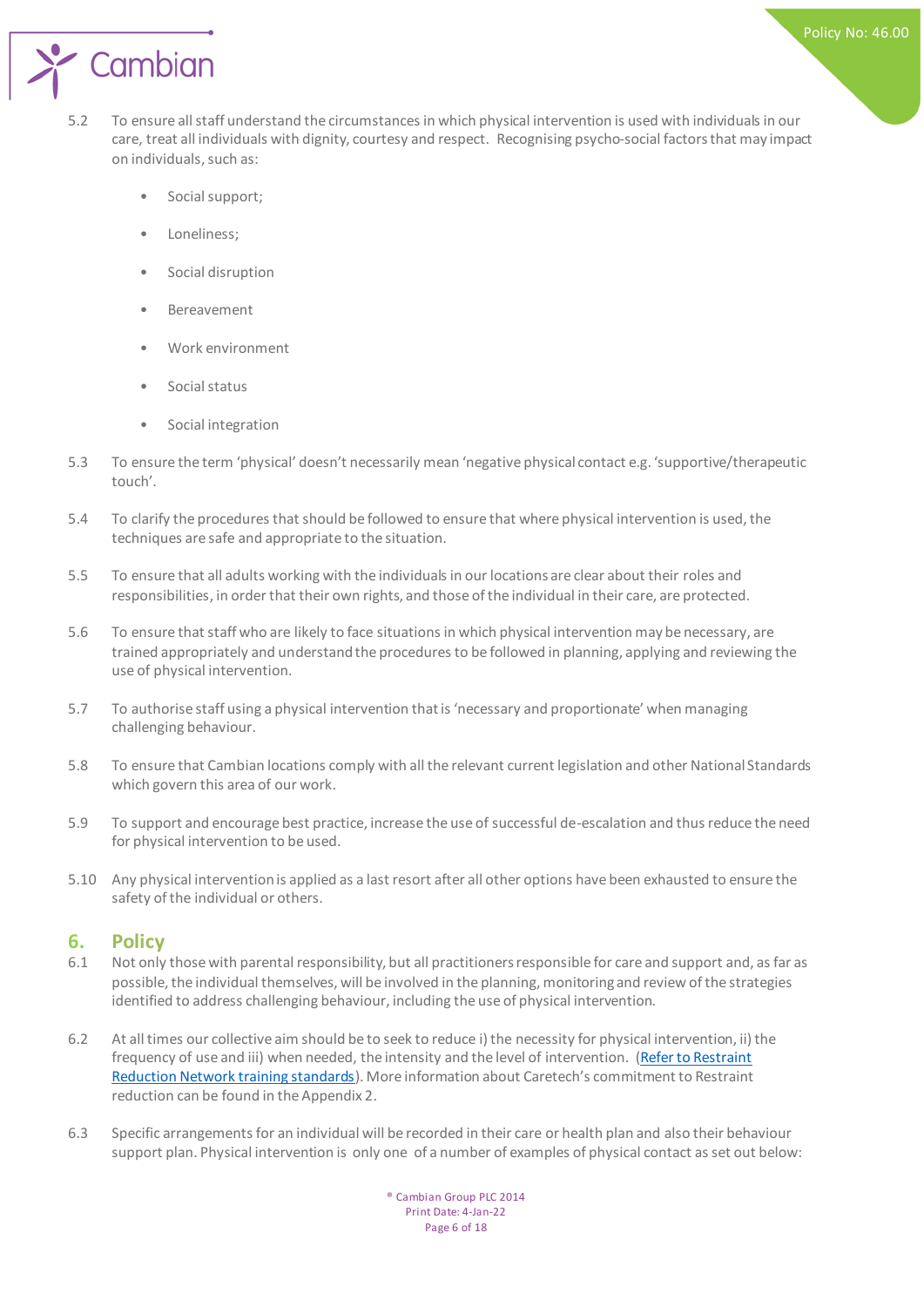

- Intimate care care which involves contact or proximity to sensitive areas, (e.g. washing, bathing, changing, cleaning, assisting with menstrual management and some medical procedures);
- Communication -to function as the main form of communication or to encouraged different forms of communication, e.g. when using Intensive Interaction;

Policy No: 46.00

- Prompts and guides as part of teaching, to gain attention or direct movement when guiding children and young people between different areas of the building and the site;
- Therapy e.g. massage, sensory stimulation recommended by a therapist and provided by a trained staff member;
- Play individuals at early levels of development (regardless of chronological age) are likely to be quite tactile and physical in play;
- Reassurance and comfort touch can be used to communicate positive emotions, security and comfort (e.g. side–hug) to calm and reassure a distressed child/young person;
- Physical support service for children and young people who may have physical difficulties (e.g. transfers in and out of wheelchairs, using a hoist or slide sheet, helping to hold objects),
- Physical Intervention/Restraint in response to challenging behaviour it may occasionally be necessary to employ the use of Restrictive Physical Intervention, but only as a last resort.

#### **Physical Intervention (Restraint)**

- 6.4 The definition of Physical Restraint from Reducing the need for restraint and restrictive practice non statutory guidanc[e 2019](https://assets.publishing.service.gov.uk/government/uploads/system/uploads/attachment_data/file/812435/reducing-the-need-for-restraint-and-restrictive-intervention.pdf) is: 'Physical restraint is a restrictive intervention involving direct physical contact where the intervener's intention is to prevent, restrict, or subdue movement of the body, or part of the body of another person'.
- 6.5 CPI's Safety Intervention training defines restraint as **'the use or threat of force to help do an act which the person resists, or the restriction of the person's liberty of movement, whether or not they resist'.** This definition is also consistent with Mental Capacity Act 2005 definition of restraint.
- 6.6 In using the above definition restraint can be applied using chemical, environmental, physical, and/or mechanical ways to manage a prevailing or perceived risk.
- 6.7 Within the Safety Intervention programme touching, holding or physical restraint skills (physical interventions) are used as a last resort to manage risk and qualitatively differ in degrees of restriction in terms of perception and application of intent.
- 6.8 In an emergency situation, interventions may be used in accordance with guidance in the BILD Code of Practice for Interventions using the relevant Safety Intervention.
- 6.9 A Behaviour Support Plan (BSP) identifies the specific intervention that will be sanctioned for use, and under those which may not be used under any circumstances. Where appropriate, a Safety Intervention trainer can be called upon to refresh the team on specific skills.
- 6.10 The Safety Intervention model consists of the following interventions 'physical holding and disengagement/emergency responses':
	- Safety Intervention Holds form a hierarchy of restriction (low, medium and high). This hierarchy ranges from the least restrictive intervention that allows staff intervening to prompt and guide the individual; to an intermediate restriction that allows movement whilst being held; to the most restrictive intervention whereby all movements are limited.

® Cambian Group PLC 2014 Print Date: 4-Jan-22 Page 7 of 18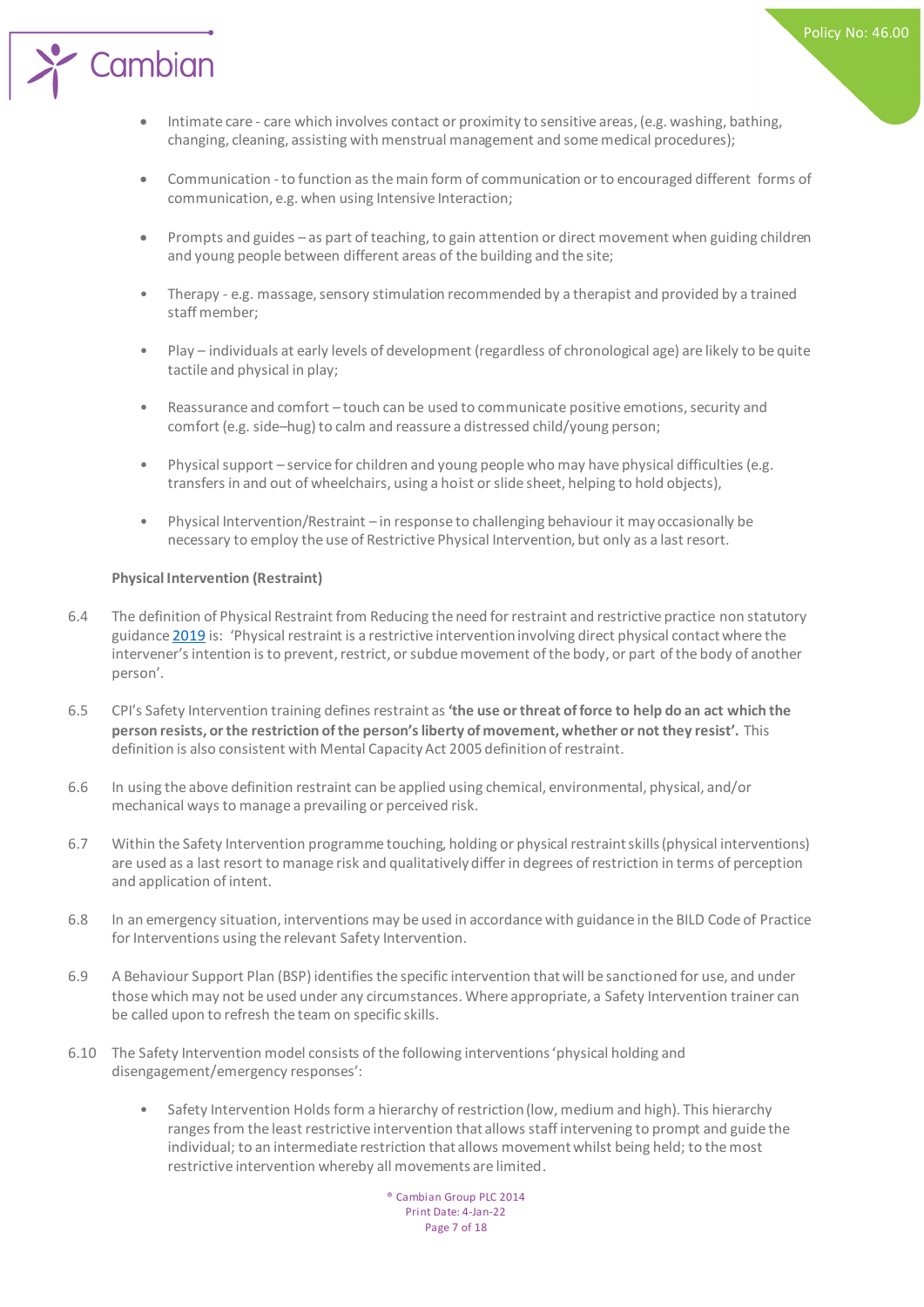

• Safety Intervention Disengagements/Emergency Responses: use a physical intervention to gain a release from a holding situation whilst minimising pain or injury in situations in which the behaviour has been assessed as a low, medium, high.

Policy No: 46.00

- 6.11 In locations working with the principles of Safety Intervention will include:
	- Low, medium and high level restriction in a seated position
	- Low, medium and high level restriction in a standing position and transitions
	- Third person holding in a seated and standing position
	- Floor Transitions (Advanced Skills)
	- Emergency Floor Holding (Supine only) (Advanced Skills)
- 6.12 No physical interventions should be intended to cause pain or harm and the risk of causing accidental harm should always be minimised.
- 6.13 All restrictive interventions should be used for the shortest time possible and use the least restrictive means to meet the immediate need based on guidance from the Department of Health - Positive and Proactive Care (Legislation and references for further guidance).
- 6.14 Staff need to use their professional judgement about how best to respond to a situation and each circumstance can only be viewed on a case-by-case basis. The Principal/Registered Manager must use effective analysis to ensure any of the situations described above are explored and steps taken to prevent those from happening again.
- 6.15 A measure of physical intervention/restraint may only be justified in the following 3 circumstances:
	- Risk of injury to self
	- Risk of injury to others
	- Serious Damage to Property of any person (including the child/young person)
- 6.16 Physical Intervention/Restraint in relation to a child/young person must be necessary and proportionate.
- 6.17 A separate advice for Head teachers is available in 'Use of Reasonable Force [advice for school leaders, staff](https://assets.publishing.service.gov.uk/government/uploads/system/uploads/attachment_data/file/444051/Use_of_reasonable_force_advice_Reviewed_July_2015.pdf)  [and governing bodies'.](https://assets.publishing.service.gov.uk/government/uploads/system/uploads/attachment_data/file/444051/Use_of_reasonable_force_advice_Reviewed_July_2015.pdf)
- 6.18 In a school, members of staff have the power to use reasonable force to prevent pupils committing an offence; injuring themselves or others; damaging property, or to maintain good order and discipline in the classroom. More information about what is a reasonable force, who can use it and when - can be foun[d here.](https://assets.publishing.service.gov.uk/government/uploads/system/uploads/attachment_data/file/444051/Use_of_reasonable_force_advice_Reviewed_July_2015.pdf)
- 6.19 The Opt out sequence should be used as soon as a situation is brought under control, steps should be taken to decrease the intensity of any restrictive intervention as the individual calms and is able to take more control of their own behaviour.
- 6.20 Staff should not intervene in situations of risk without the presence of another adult, except in exceptional circumstances where the risk of not intervening outweighs the risk of intervening. Staff ratio would be based on a risk assessment of individual Children's/young people's needs.
- 6.21 Any individual member of staff using a specified physical intervention must have been trained in the use of that intervention. The only exception will be where the Emergency actions for safety can be justified because of the level of risk posed to themselves or others.
- 6.22 There may be occasions where the situation presents such a high level of risk that no direct intervention is considered safe or appropriate. In such circumstances it will be necessary to call in outside agencies such as the Police. This is particularly important in situations where an individual has some form of weapon that increases the risk of harm being inflicted.

® Cambian Group PLC 2014 Print Date: 4-Jan-22 Page 8 of 18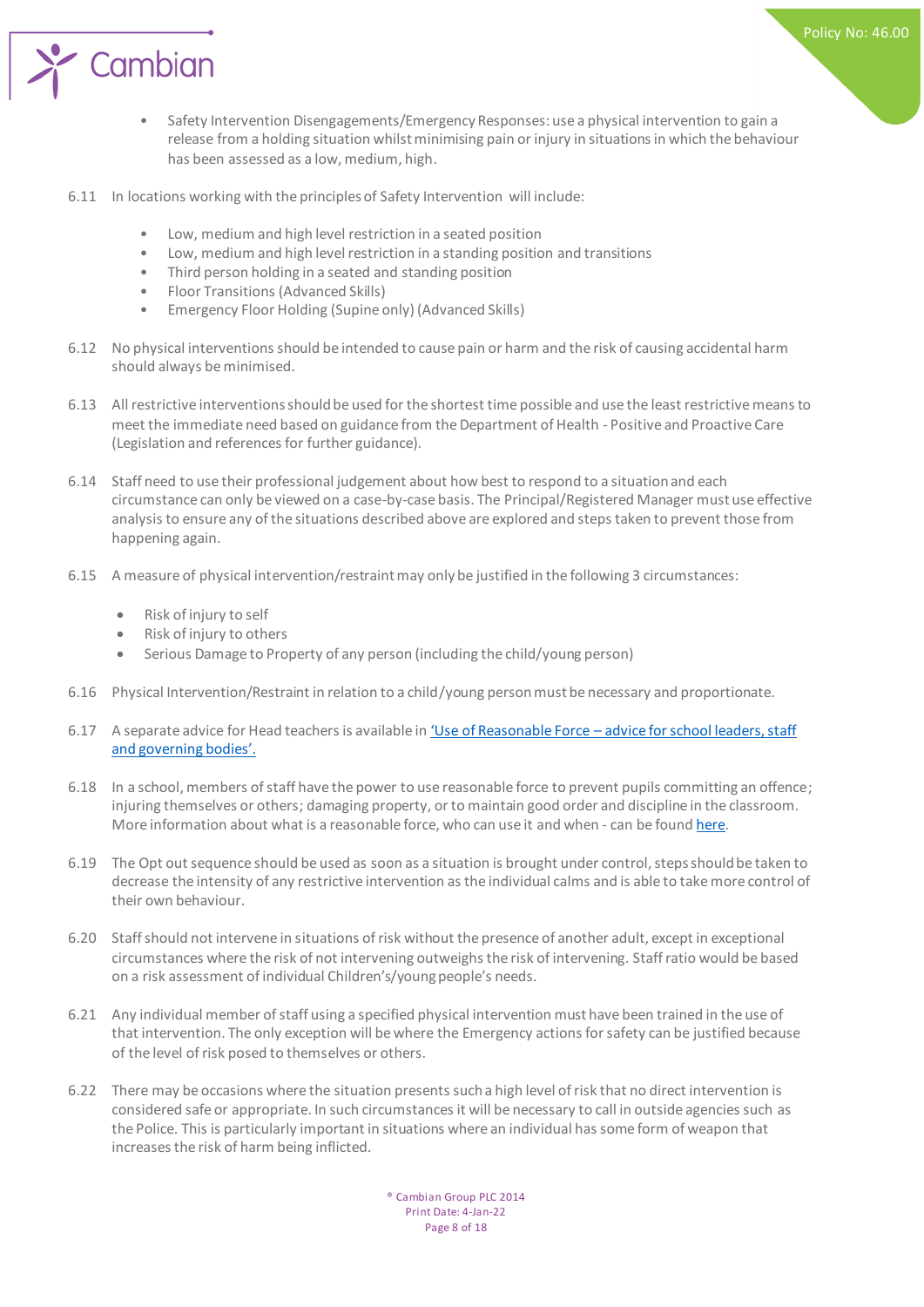

6.23 All staff, as authorised by the Head of Service, that are trained to do so have statutory power to use physical intervention which is reasonable and proportionate, recorded and can be explained.

Policy No: 46.00

6.24 All staff working with the individuals in our care are trained in Safety Intervention strategies or another appropriate methodology – please see training section.

### **7. Procedures**

#### <span id="page-8-0"></span>**The importance of prevention and restraint reduction**

- 7.1 Within Cambian all children will either have a Behaviour Support Plan or Risk Management Plan which incorporates behaviour support. This is a personalised framework used to identify and address any difficult behaviour which cannot be prevented/supported through other more general strategies to behaviour support. All behaviour support plans follow the same format of proactive, active and reactive strategies, enabling a consistent approach to behaviour support for every individual.
- 7.2 The function of a behaviour support plan is to identify the antecedents (the things that contribute towards) of particular behaviour, and to provide staff with relevant information on how to recognise and address the early signs of crisis in order to de-escalate potential incidents and avoid the need for physical intervention/restraint. All the strategies identified in the behaviour support plan should be used to minimise the use of unnecessary physical intervention.

#### **Applying physical intervention/restraint**

- 7.3 Staff must follow localised site-specific procedures for reporting and recording physical interventions, in accordance with our Child Protection and Safeguarding Policy, this policy and the associated documents. Caretech (including Cambian) Education division is going through phase 1 of Behaviour Watch [BW] system implementation, more information about BW can be found [here.](https://eduspot.co.uk/product/behaviourwatch/) Once phase 1 of BW implementation is
- 7.4 Procedures for physical intervention in all locations will cover:
	- A site process by which this policy will be implemented
	- Who at a site level is responsible for implementation and monitoring of that process
	- What records need to be kept and how long for
	- Any sanctions for staff not following policy e.g. disciplinary
	- Supporting documents such as forms, posters, guidance that should be used etc.
- 7.5 Managers will ensure that all staff have read this policy. The staff member's application of this policy and procedure will be reviewed on an on-going basis.

#### **Special considerations**

- 7.6 There are certain circumstances which must be fully analysed, understood and thoroughly recorded, so that the relevant plans can be reviewed and where appropriate steps taken to prevent such:
	- Restraining children in their bedrooms and/or on their beds.
	- Periods of physical intervention that are of unusual length e.g. an individual being routinely held for more than 10 minutes.
	- High numbers of staff involved in an incident, which goes above recommended levels for each level:
		- Safety Intervention Foundation level; minimum 1 and maximum 2 staff carrying out the intervention with 1 or more witnesses/auxiliary members present,
		- Safety Intervention Advanced level; minimum 3 and maximum 5 staff carrying out the interventions with 1 or more witnesses/auxiliary members present.
	- Situations that are escalating, with restraint being used more frequently.
	- Restraint practices becoming the norm/being applied universally or indiscriminately.
	- Individuals sustaining injuries.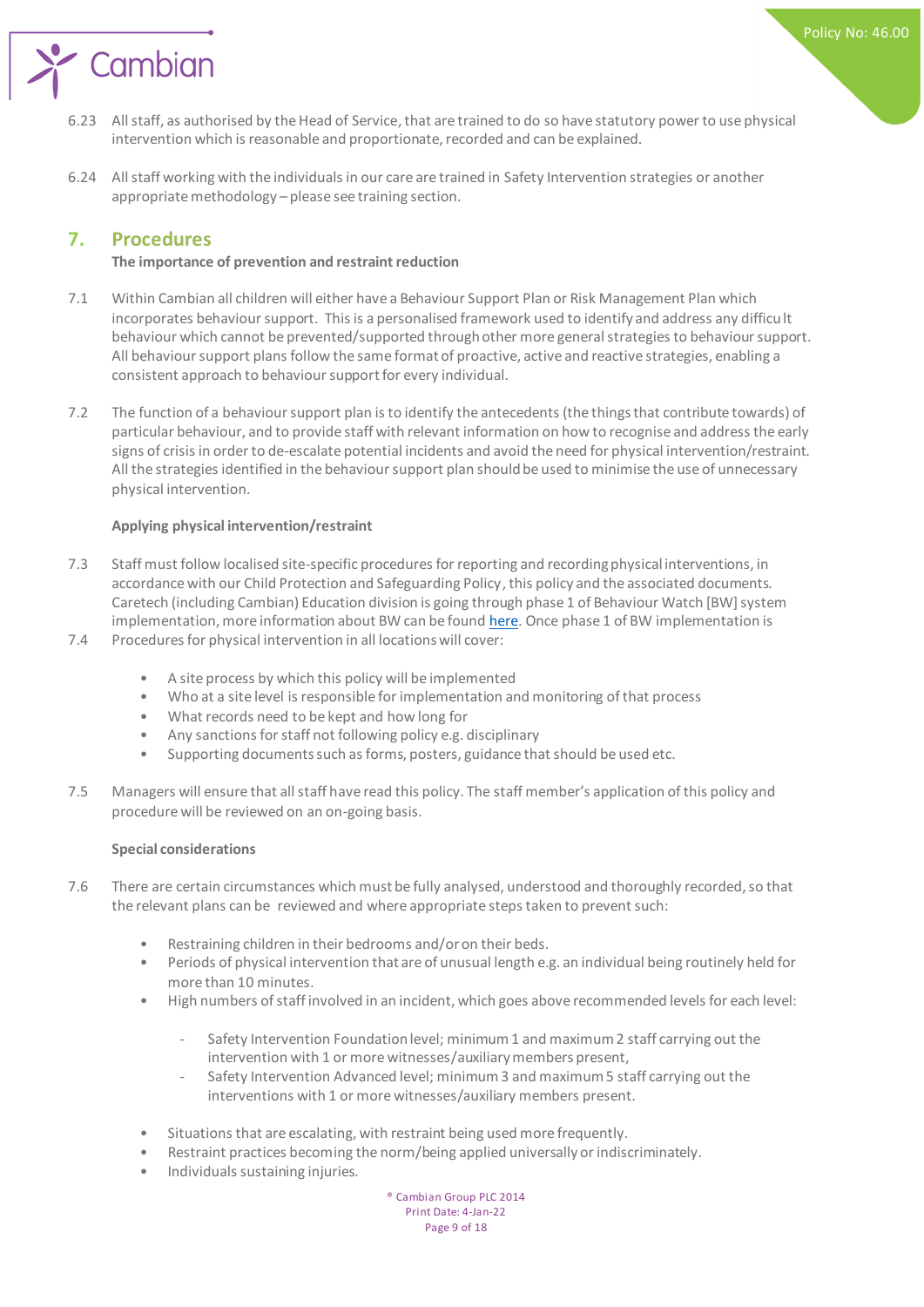- Repeated incidents or patterns of behaviour that are easily identifiable.
- Incidents that involve care staff being used on school premises to 'manage' children's behaviours (as opposed to staff who at the time of the incident should lead particular session e.g. teachers or teaching assistants).
- Incidents that involve children being administered prescribed medication on an 'as required' basis to calm, relax or sedate them – Administration of medication policy and procedure (060.02).
- Incidents that involve the intentional use of equipment to physically restrict children with or without staff being physically present (e.g. safe space beds, a wheelchair, reins or a safety harness or a seatbelt).
- 7.7 If any of the above examples have taken place it must be fully evidenced why these were the best or the only solutions at the time, how the action was proportionate to the circumstances and how the child's rights were respected. Complete all Incidents should then be recorded in the Behaviour Watch/Incident slip which includes built in Physical Intervention/Restraint Log.

#### **The context of seclusion**

Cambian

- 7.8 The MHA Code of Practice defines seclusion as 'the supervised confinement and isolation of a patient, away from other patients, in an area from which the patient is prevented from leaving, where it is of immediate necessity for the purpose of the containment of severe behavioural disturbance which is likely to cause harm to others'. Only Health Practitioners in charge of patients' treatment under Mental Health Act can authorise seclusion of those who are detained.
- 7.9 In Caretech (including Cambian) children's services seclusion is **not permitted and this includes education,** more contextual information in relation to Education is available later on in this section.
- 7.10 At times it may be necessary for a child/young person to spend some time away from their peers or from any stimulus or triggers in order to help them to self-regulate before they are ready to safely re engage again. This may be a strategy suggested by the school staff or a choice made by the child/young person themselves which should be respected. Staff must look at various ways in which a child/young person is separated from others (for example: if the child/young person continues to pose a significant risk to the safety of others), and use different ways of managing the situation, ranging from providing an increased level of support, helping the child/young person to transition to a quieter part of the classroom/home or transitioning outside of the classroom or the home, as this may provide staff with a greater flexibility and opportunity to re-engage with the child/young person. The school must also ensure the health and safety of children/young people and any requirements in relation to safeguarding and pupil welfare.
- 7.11 The contet of Seclusion / isolation rooms in schools is explored i[n Behaviour and discipline in schools -](https://assets.publishing.service.gov.uk/government/uploads/system/uploads/attachment_data/file/488034/Behaviour_and_Discipline_in_Schools_-_A_guide_for_headteachers_and_School_Staff.pdf) [Advice for Head teachers and school staff](https://assets.publishing.service.gov.uk/government/uploads/system/uploads/attachment_data/file/488034/Behaviour_and_Discipline_in_Schools_-_A_guide_for_headteachers_and_School_Staff.pdf) which suggests schools could adopt a policy which allows disruptive pupils to be placed in an area (an isolation room) away from other pupils for a limited period. It says use of this strategy as a disciplinary measure should be clearly stated in the school's behaviour policy. The advice adds that only in an exceptional circumstance should any use of isolation that prevents a child from leaving of their own free will be considered. It is not clear what those exceptional circumstances are, as the context of the use of isolation is disciplinary rather than safety. There is no clear guidance as to how isolation should be managed by education staff, and this is dangerous. Some students (with and without learning disabilities ) are likely to feel secluded even if they are not locked in - as a threat or the presence of staff outside the door may be enough to keep them from leaving of their own free will. There is a clear risk in some circumstances within schools that isolation can become seclusion and schools must act lawfully. **We maintain that seclusion must not be used by Caretech schools/colleges, however we do recognise that circumstances described in p.7.10 may apply.**
- 7.12 Furthermore, The SEN Code of Practice (2015) advises that reasonable adjustments should be made to ensure that expectations of students with disabilities are developmentally appropriate and fair. It would not be fair, for example, to isolate a child with ADHD or other special needs because they were not able to sit still when required to do so**.**

® Cambian Group PLC 2014 Print Date: 4-Jan-22 Page 10 of 18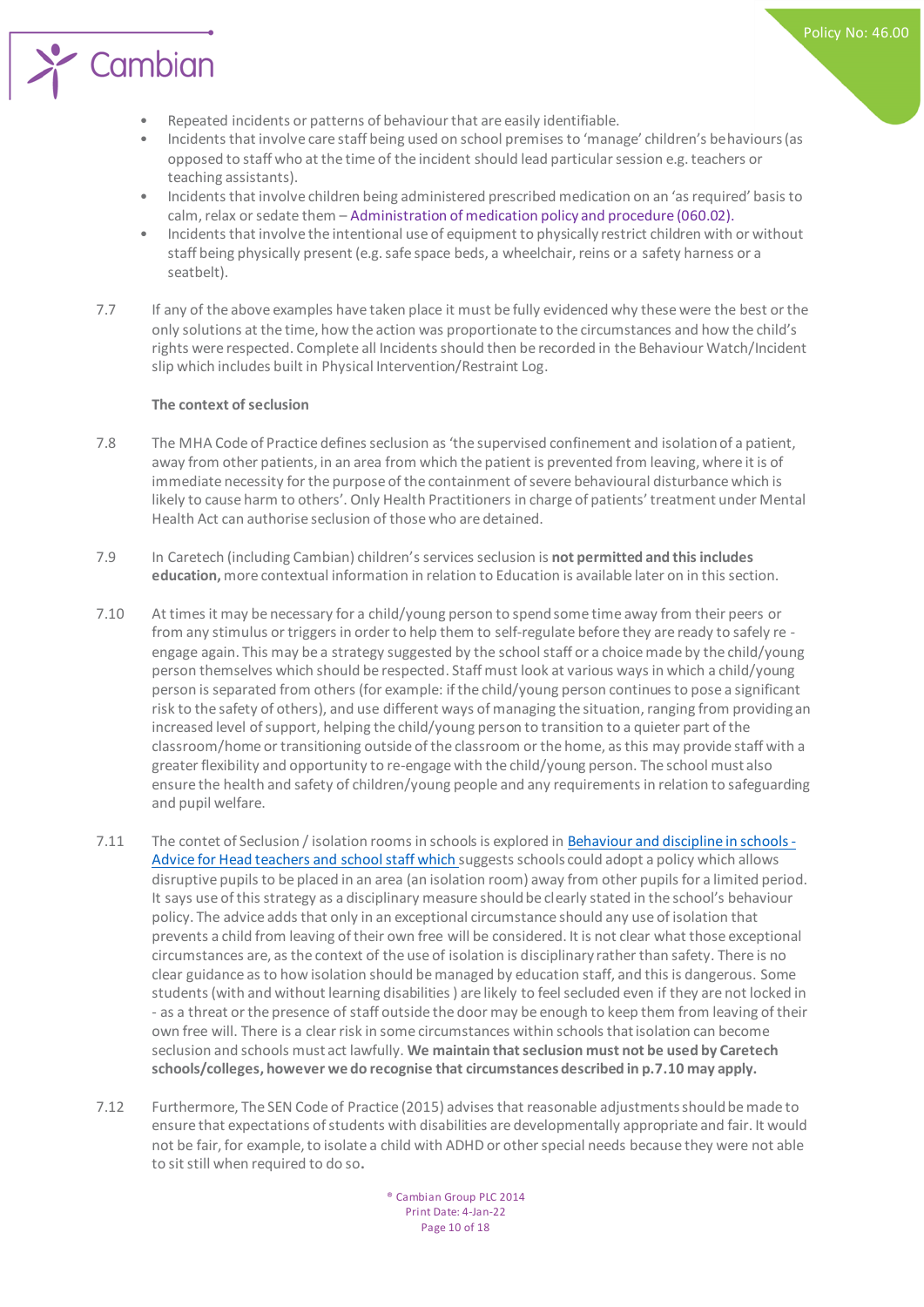

#### **Restrictions on Children's Liberty**

- 7.13 Use of any restrictions on an individual's movement and/or the use of intrusive observations will be carefully considered and questioned where appropriate.
- 7.14 Managers and staff should know and check what has been done and what else has been tried, that the practice is kept under review and that steps are taken to find **a less restrictive approach** wherever possible. In many circumstances, an individual needs change over time. All managers and staff need to recognise that and think about what the least possible restrictions are to keep an Individual safe.
- 7.15 There are various types of restrictions such as those mentioned in section 7.6 which in certain circumstances may suggest that an Individual has had their liberty restricted. Other forms are: Locking a door, leaving alone a disabled Individual who cannot move independently, use of high bed sides or high door handles so that Individuals cannot leave the bed or room without staff support.
- 7.16 However on some occasions, Individuals may find that time on their own is a positive intervention at times of distress, but these interventions should be used sparingly and the situation must be managed sensitively. It also needs to be remembered that some restrictive interventions can form part of a child's and young person's education, health and care plan for example in Children's Homes, but this will be explored in children's Care Plans so it is fully understood.
- 7.17 It should be noted that the requirements about the use of restraint may differ between school settings and children's homes. However a consistent approach to the management and support of behaviour is what best meets the needs of children and young people. Therefore, it is expected that the regulations and statutory guidance for children's homes about restraint are consistently applied across both the educational and children's home settings where they are co-located. If there are differences between the home and school, there needs to be shared understanding amongst staff around how this is managed and how this is in child's best interest.

#### **Deprivation of Liberty Safeguards**

- 7.18 In CQC registered homes/hospitals care arrangements/regime which may amount to deprivation of liberty must be explored and advice sought from the relevant Local Authority DoLS department to ensure no deprivation of liberty is taking place without authorisation and DOL safeguards are being applied for – more information read Deprivation of Liberty Safeguards policy.
- 7.19 Local authorities are under a duty to consider whether any children in need or children looked after are subject to restrictions amounting to deprivation of Liberty. It is our responsibility as a provider to identify potential deprivation of liberty situations and refer each case to relevant authority such as Child's or Young Person's Local authority who will assess and make a decision about whether any of the cases referred meet criteria for court application.

#### **Liberty Protection Safeguards**

7.20 The Liberty Protection Safeguards will provide protection for people aged 16 and above who are or who need to be deprived of their liberty in order to enable their care or treatment and lack the mental capacity to consent to their arrangements. More information about LPS can be foun[d here.](https://www.gov.uk/government/publications/liberty-protection-safeguards-factsheets/liberty-protection-safeguards-what-they-are)

#### **Reporting and recording**

7.21 Employees have a legal duty to report any matter in which safety is compromised. Any physical violence directed towards staff or others needs to be reported and recorded even if individuals feel able to tolerate different levels of aggression Third Party Aggression policy.

> ® Cambian Group PLC 2014 Print Date: 4-Jan-22 Page 11 of 18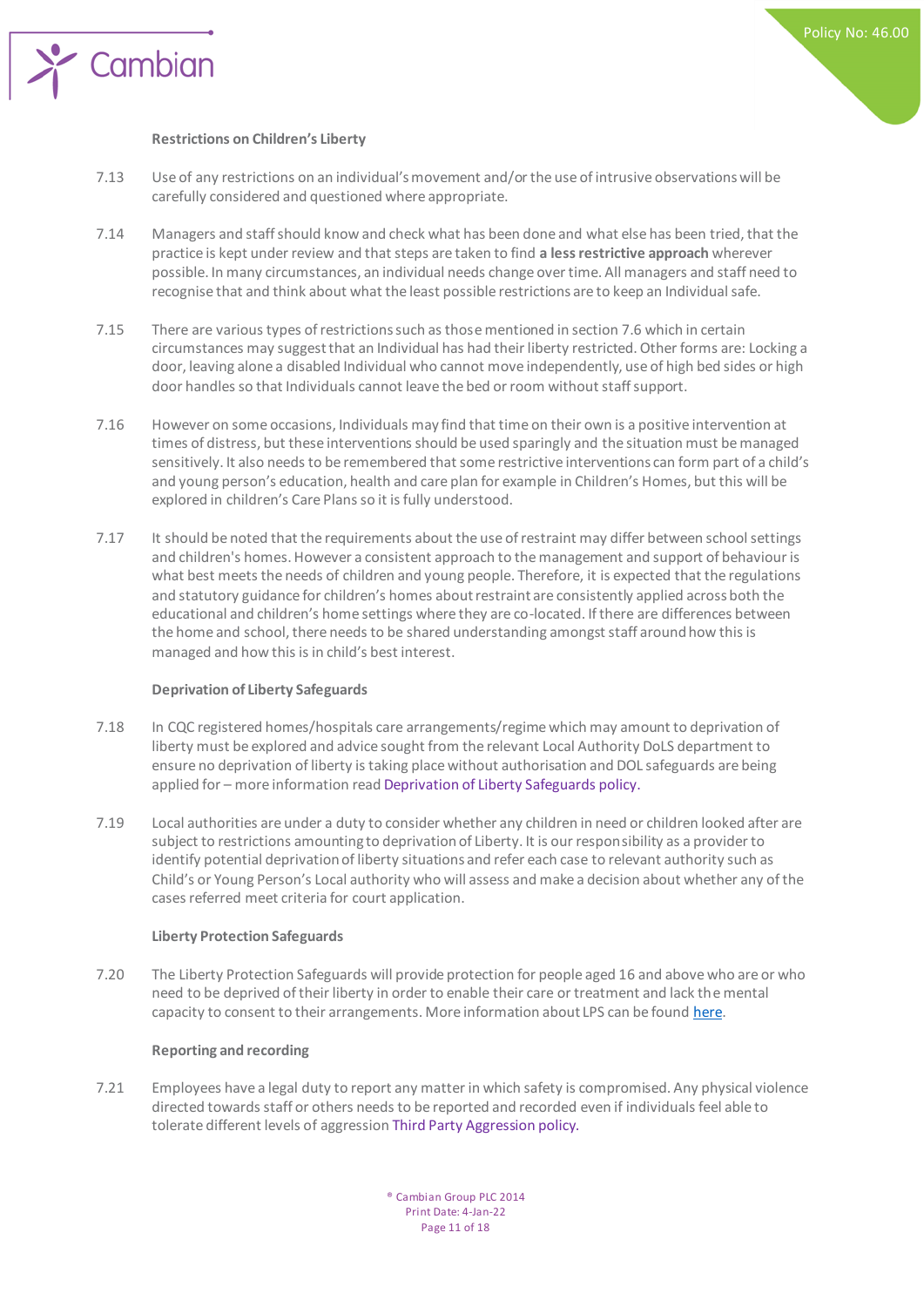7.22 Reporting of incidents enables incidents to be reviewed so that in the future preventative measures can be put into place to avoid the continuation or escalation of aggression. It also addresses the need of individuals to develop more appropriate behaviours in response to difficulty.

Policy No: 46.00

- 7.23 Staff must record any incident using Incident report (45.03.01) or Behaviour Watch/Incident slip (services using BW).
- 7.24 The use of physical or restrictive intervention needs to be reported to the Principal/Registered Manger and recorded as soon as possible after the event and definitely within 24 hours. There may be a need at a later stage to demonstrate that decisions about the intervention used were appropriate, given the circumstances.
- 7.25 Information must also be entered onto either the software tool for tracking and analysis of Individual behaviour e.g. 'Sleuth' or another electronic Restraint log (especially where services transition from one system to Behaviour Watch for example) which will allow analysis of trends and themes and which will assist the multi-disciplinary team working with the individuals in our care.
- 7.26 Staff must record as much information about the incident as possible, as a minimum the incident report must contain:
	- Establishment name
	- Date

Cambian

- People involved (full names)
- Event being reported description of incident including antecedent, what has been observed
- Behaviour and consequences; any physical intervention used; the duration of the physical intervention used on any individual hold, the injury, where appropriate – body chart.
- Schools/colleges are required to keep contemporaneous written records of all incidents where physical or restrictive intervention has been used for example a bound incident book with numbered pages. The Restraint Log which is part of the Incident slip in Behaviour Watch will replace bound book once the BW system is fully implemented.
- 7.27 There are particular aspects in relation to the use of physical interventions which Heads of Service / Registered Managers must explore:
	- How does the recording influence practice within school/college/care home?
	- How trends and patterns about Individuals, individual staff and groups of staff being monitored?
	- How the views of Individuals, including those who communicate non-verbally are taken into consideration?
	- How Individual's consent (Young Adults) in relation to what information can be shared and who with is taken into consideration?
	- Where Individual have fluctuating capacity when and what plans are being made with the Individual in relation to use of Physical Intervention for the time they are unable to make decision or provide consent?
- 7.28 If the school and residential services are on the same site, it is expected that any incidents are recorded where the incident occurred. It is critical that relevant managers review practice to ensure there is shared understanding of what happened and how the Individual can be supported in the future.

#### **The importance of debriefs**

7.29 Within a reasonable time following a physical intervention, both the staff and child/young person should be given opportunities to share what has happened. These must be separate opportunities and ideally, those should take place in a calm and safe environment where each can reflect back on the situation and learn from it.

> ® Cambian Group PLC 2014 Print Date: 4-Jan-22 Page 12 of 18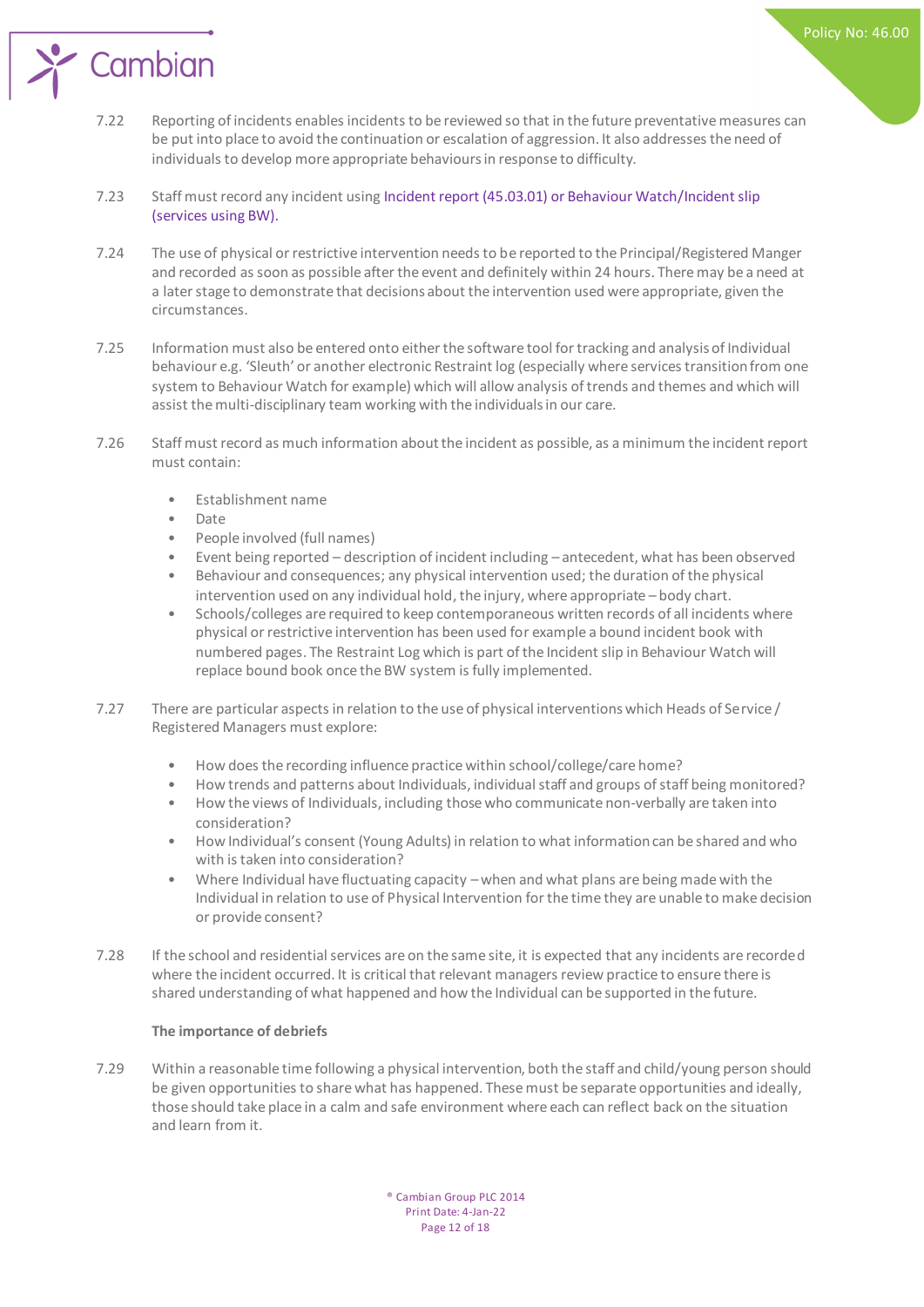7.30 De-briefs of staff member must take place within 48 hours of the incident. Staff debrief is a structured conversation with someone who has just had a stressful or traumatic experience. When conducting a debrief session with the staff member(s) the meeting must be a supportive nature.

Policy No: 46.00

- 7.31 Where incidents included the use of physical intervention in which the staff member was involved, this must also be discussed in staff supervision as part of reflective account. This should support the review of practice and trigger further recommendation around the necessary changes in relation to risk assessment process and behaviour support, should it be required.
- 7.32 De-briefs of an individual in our care must take place within 5 days of the incident. The purpose of the debrief session with an individual is to reflect on what has happened during the incident and the behaviour displayed by the Individual in order to assist them in adapting their behaviour in the future. This can be supported by the use of visual aids where necessary. Due to the nature of autism and other conditions it may not be possible for all the individuals in our care to successfully access a de-brief and only in the few circumstances will it be clearly recorded within the individual's plan of care or the behaviour support plan the reason why this is not useful to them.

#### **Accident and injury associated with physical interventions**

Cambian

- 7.33 Individuals who receive a restrictive physical intervention should be routinely assessed for signs of injury or physical or emotional distress. Such assessments need to take into account their ability to recognise and communicate their response to harm. Any necessary medical examination must be carried out by appropriately trained staff.
- 7.34 **A Body Map Record** must be used to record any bruising or marking caused as a result of physical intervention, including the context in which the bruising occurred. Staff are to use the body map within the incident form/ Behaviour Watch/Incident slip/Body map or separate body map where this is not part of the incident form and authorised by Managing Director. Any injuries reported by the individual must also be recorded, whether or not there are visible marks. It is also suggested that where possible any injuries are given an actual time of when injury occurred.
- 7.35 Parents/guardians and/or social workers must be informed of any injury within 24hrs unless there is other specific agreed timeframe. In the case of Children/Young people who are Looked After it is essential that the social worker is informed without a delay, ideally within the same timescale.
- 7.36 Any physical intervention can result in positional asphyxiation. Therefore, health monitoring will be in place during and after the event and recorded as required (24 hour blocks as needed). An additional monitoring may also be triggered by the Manager or Health Professional. There could be various reasons for the additional monitoring, some may include: duration or the intensity of the hold, possible injury or unexpected emotional or physical response during a hold. Each case should be assessed individually and medical attention sought regardless of the additional monitoring taking place.
- 7.37 An accident form in the accident book or in the Behaviour Watch must be completed for any accident or injury sustained to any party as soon as possible following the incident and the record must clearly state whether the injury was as a result of the incident or any intervention carried out.
- 7.38 In the case of any injury to an individual, appropriate records must be added to the medical file, by the nurse, or other medical professional for example and visual check or examination by the Nurse, GP or first aid trained staff.
- 7.39 Each location must maintain an up to date Accident returns summary (GHS 04.01.01) and report any RIDDOR incidents through appropriate channels and on Cambian KPI (GHS 04.01.05/06). Services using Behaviour Watch must use the Accident function to record and to report on accidents taking place.

#### **Sharing other information - Individuals 16+**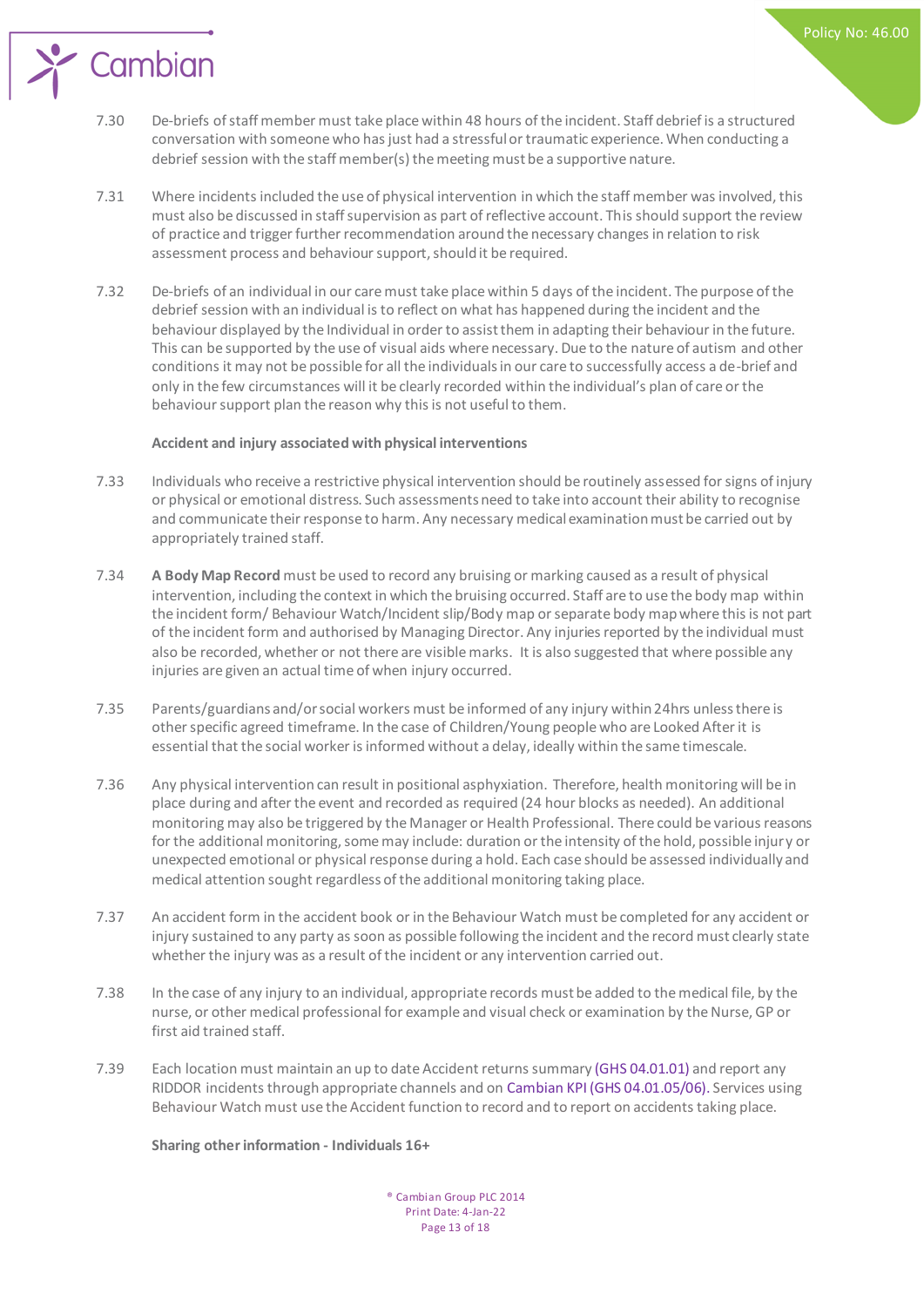

- 7.40 Every person has a right to privacy under the European Convention on Human Rights (Article 8), but if there are any worries or doubts about the wellbeing of a Young Person it will have to be decided whether personal or confidential information need to be shared. Sharing information appropriately is often the key to putting in place effective safeguarding. This part should be read in conjunction with Consent and Mental Capacity policy and procedure.
- 7.41 If the incident constitutes a safeguarding concern for the individual or member of staff the Child Protection and Safeguarding Policy no 25 takes precedent and should be followed.

#### **Monitoring & Review**

- 7.42 Each Establishment will maintain on-going monitoring of all use of physical and/or restrictive interventions. They will ensure that at all times the associated risks of carrying out physical and/or restrictive interventions are carefully weighed against the risks associated with not carrying out the physical and/or restrictive intervention.
- 7.43 Each establishment will maintain a restraint log (08.02.07)/Behaviour Watch/Incident slip/Restraint Log. This may be included within the overall incident log but the Head of Service, senior management and MDT must additionally be able to analyse restraint data in isolation.
- 7.44 Each establishment will ensure that accurate weekly figures are made available for submission to CambianKPI on a Monday morning. Data is published to every site on a Wednesday.
- 7.45 The use of any Behaviour Support Strategies and any use of physical intervention should be the subject of on-going review. Evaluation of the effectiveness of the approaches used will help to clarify an individual's needs. Specific strategies will need to be varied according to individual circumstances and the context in which they are being used.
- 7.46 For some individuals in our care the complexity of their needs means that the fact the level of intervention has stayed constant and not increased, itself represents success. Nevertheless, it is important to ensure that the use of physical or restrictive intervention never becomes routine.

#### **Complaints**

- 7.47 At any time if the individual being restrained is not happy with the approach, process or staff/other individuals they have the opportunity to either complete a complaint leaflet (doc. 22.07-22.08), which is available in all locations on display or follow the Complaints Procedure and/or use the Whistleblowing procedure, which is also on display in all locations.
- 7.48 When individuals join the location they are made aware of this and this is reiterated in individual local meetings. Sites must make sure that Individuals are provided with accessible resources to allow them to participate fully in the complaints process.
- 7.49 The NYAS Independent Visitor and Advocate are also further options provided by Cambian should the Individual want to pursue this.
- 7.50 Parents and individuals have a right to complain about the actions taken by staff within the location. If an allegation of abuse is made against a member of staff the Location needs to follow guidance set out in Child Protection and Safeguarding Policy which is underpinned by Local Safeguarding Board Inter Agency Safeguarding Procedures.
- 7.51 Other complaints should be dealt with under Complaints Policy and the Whistleblowing Policy.

#### **Staff Training**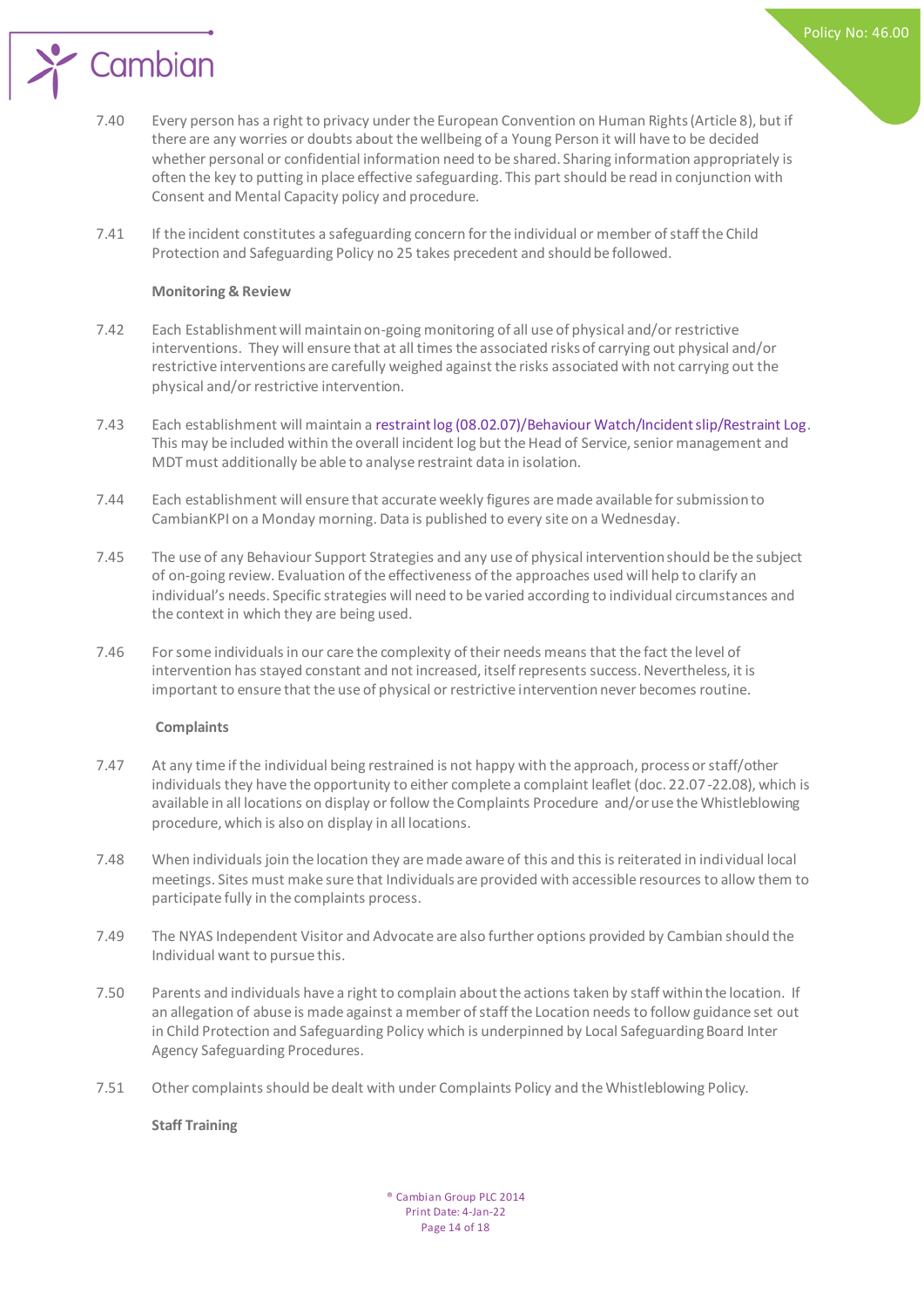

- 7.52 All staff who will be required to employ restrictive physical interventions should have Safety Intervention (CPI) training (foundation level or foundation and advanced level depending on the need of the Individual) and should only, except in emergencies, employ those physical interventions for which they have had training. It is required that all staff are trained with Safety Intervention at the start of employment during their induction period and are provided with the annual refresher, to ensure that staff retain their skills and remain confident in their ability to support the individuals in our care to manage their behaviour. Each site will have an agency/bank worker training plan providing details around the level and frequency of Safety Intervention training.
- 7.53 The level of taught Safety Intervention will depend on the specific needs of the individual/s, which will be thoroughly assessed and agreed by the Multidisciplinary Team which consist of therapy department and senior manage team.
- 7.54 An up to date record of the training that staff have received, including refresher training, is maintained by a staff member identified by the Head of Service/Registered manager. This should be recorded on MYRUS.
- 7.55 In line with Cambian's ethos it is important that any training promotes a preventative methodology (Restraint Reduction Network Training Standards) and emphasises that physical and restrictive interventions should be used as a last resort.

### <span id="page-14-0"></span>**8. Standard Forms, Relevant Documents, Letters & References**

#### **Documents relating to this policy**

8.1 Restraint Log / Physical Intervention Log

#### **Related Policies and procedures**

- 8.2 Behaviour Support (045)
- 8.3 Child Protection Safeguarding Policy (025)
- 8.4 Whistleblowing Policy (GHR30)
- 8.5 Complaint Policy (022)
- 8.6 Deprivation of Liberty Safeguards (50)
- 8.7 Third Party Aggression (94)

#### **Related templates**

- 8.8 Individual Risk Assessment
- 8.9 Incident report
- 8.10 Individual debrief form
- 8.11 Staff debrief form
- 8.12 Monthly Body Chart
- 8.13 Static Body Chart

® Cambian Group PLC 2014 Print Date: 4-Jan-22 Page 15 of 18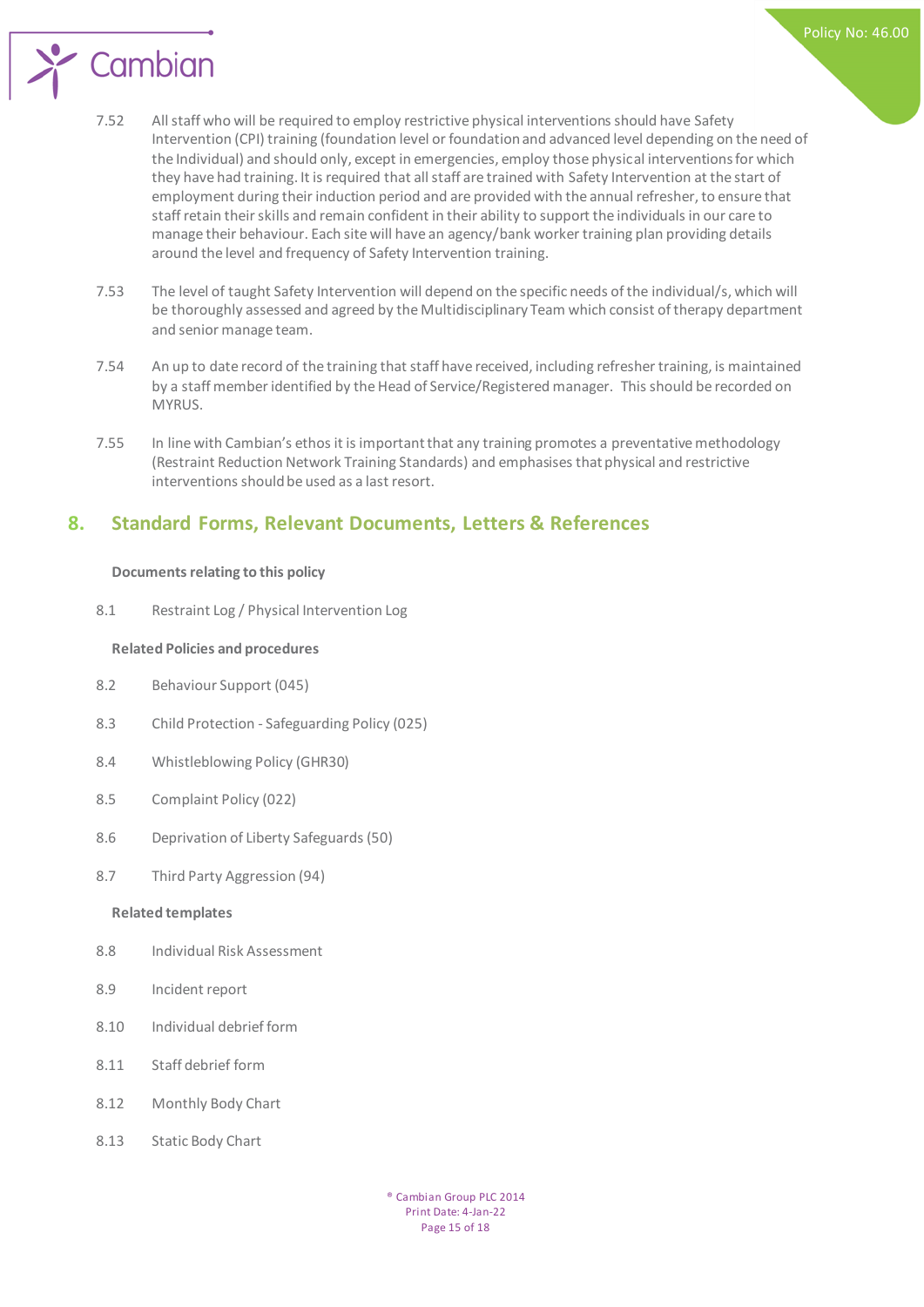

### <span id="page-15-1"></span><span id="page-15-0"></span>**9. Appendices**

#### **Appendix 1. Glossary of terms**

- **Restraint by the Mental Capacity Act 2005 (MCA) MCA defines restraint as when someone "uses,** or threatens to use force to secure the doing of an act which the person resists, OR restricts a person's liberty whether or not they are resisting".
- **Physical restraint:** a restrictive intervention involving direct physical contact where the intervener's intention is to prevent, restrict, or subdue movement of the body, or part of the body of another person.
- **Chemical restraint**: the use of medication which is prescribed and administered (whether orally or by injection) by health professionals for the purpose of controlling or subduing disturbed/violent behaviour, where it is not prescribed for the treatment of a formally identified physical or mental illness.
- **Mechanical restraint:** the enforced use of mechanical aids such as belts, cuffs and restraints forcibly to control a child or young person's individual's movement.

**Seclusion and long term segregation – Only people detained under the MHA should be considered for seclusion or segregation.**

<span id="page-15-2"></span>*Seclusion:* The MHA Code of Practice defines this as 'the supervised confinement and isolation of a patient, away from other patients, in an area from which the patient is prevented from leaving, where it is of immediate necessity for the purpose of the containment of severe behavioural disturbance which is likely to cause harm to others'.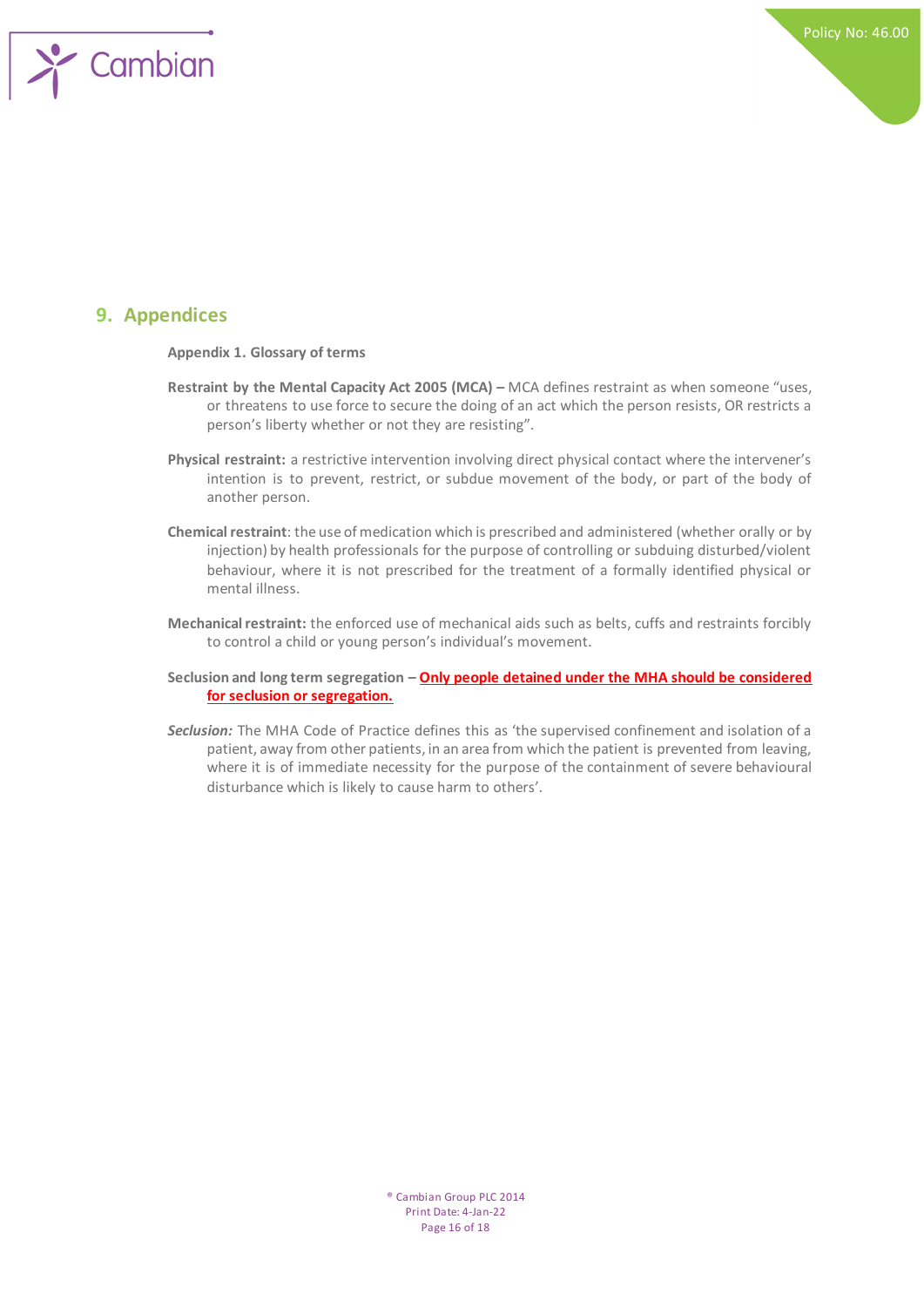

#### **Appendix 2. Restraint Reduction Network Standards**

- CareTech is committed to reducing restraint across all of our services, Children's, Adults and Specialists services, the organisation has agreed to commit to work towards the RRNTS (Restraint Reduction Network Training Standards) and BILD (British Institute of Learning Disabilities) to ensure that those that use our services get the highest level of care, support and education we all expect.
- CareTech has agreed to regularly review our Restrictive Practice methods of delivery and ensure all staff are aware of the appropriate use of Restrictive Practices. It will monitor internal data, and quality assurance methods, to provide feedback on the number of restraints and strategies used, as to their appropriateness.
- CareTech's staff will receive regular annual training in the use of non-restrictive practices, and positive behaviour support to ensure that our staff have the knowledge understanding and how to apply their skills. All training received will be of high quality and accredited through the RRNTS.
- Each of Caretech services that require restrictive practice will complete a TNA (Training Needs Analysis) that will allow central teams to best support delivery of training required and how it is delivered.
- All Individuals who use our services will have personal behavioural support plans.
- Advanced training will need to be agreed with the Leads and appropriate committees.

® Cambian Group PLC 2014 Print Date: 4-Jan-22 Page 17 of 18